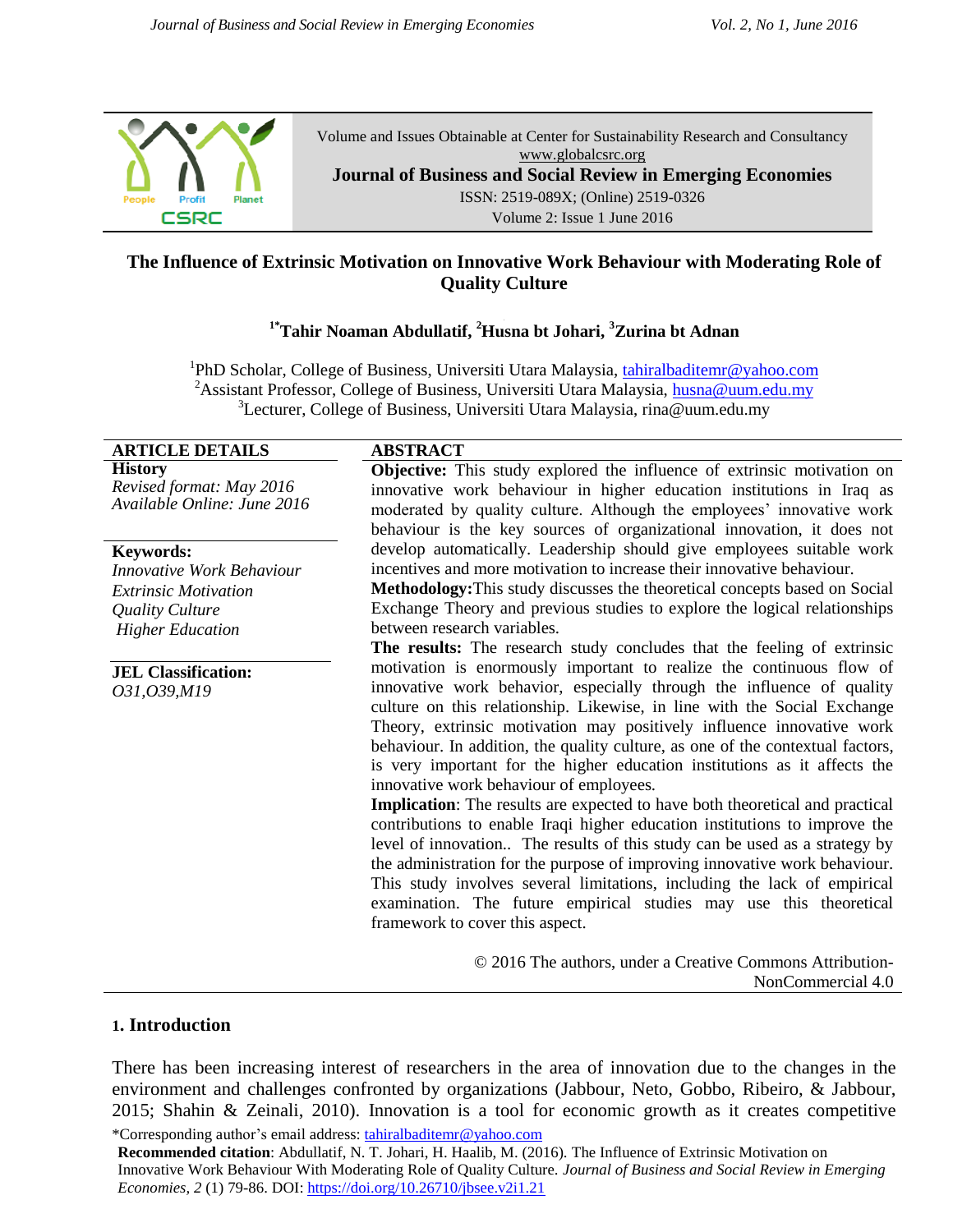opportunities for achieving profit and attaining benefits for the organization (Erturk, 2012). In addition, Amabile et al (1996) confirmed that in the current times, the organization's success depends on the intelligence and innovation of the staff more than the traditional tangible resources. In this background, it is found that innovation is connected with innovative work behavior (IWB), which is the generation, promotion and implementation of new ideas (Kumar, 2012).

In the context of Iraq, the country is known for its 8,000 years of recorded history and its leading position among Arab states in the caliber of its social programs and education (Mahmud, 2013). In the previous decades, the level of HE in Iraq had been progressive and developed and this made it superior to states in the Middle East and the Arab Gulf (Al-Husseini, 2014). However, due to wars and UN sanction, the Iraqi higher education (HE) is presently suffering from significantly reduced research, educational activity, and innovation studies.Therefore, intensive surveys are involved in this field in order to enhance the quality of teaching, research and development capabilities and the innovation of the academic staff (Al-Husseini, 2014). Given the importance of innovative work behavior in the HE sector, mainly learning environments like universities, it is significant to improve and boost the innovation within them. Likewise, it is possible to raise the degree of knowledge relating to the courses of pedagogy and to improve the employees capabilities of organization problem-solving (Al-Husseini, 2014). More importantly, improving the quality of HE is expected to lead to the growth of the Iraqi nation (Faylee, 2013).

According to laboratory research and modern theories, increase in extrinsic motivation may result in individual perceptions of their own behaviour (Cho & Perry, 2012). In addition, the Social Exchange Theory posits that extrinsic motivation may positively influence innovative work behaviour (Blau, 1964). Along a similar line of argument, Thomas, (2002) pointed out that extrinsic motivation (reward, payment, and profit) have a vast influence on the encouragement of employees to exert their efforts towards generating new ideas, then implementing them within the organization. According to the recommendation by Naranjo, Jiménez and Valle (2011), future studies have to focus on the moderating effect of cultivation between the relationship of various variables and innovation. In this regard, character growth in organizations is focused on motivating the quality culture that facilitates individual performance and innovation to constantly improve their professional lifetimes. Although this understanding of the quality culture as part of the organizational culture is gaining more importance, there is still lack of basic research and theoretical understanding of the phenomenon itself (Ehlers, 2009).

Prior researchers confirmed the importance of quality culture in raising the level of quality in the organization (e.g., Jinhui, Zhang & Schroeder, 2011). Growth and development of quality culture, and its application in institutions within the organizational contexts, as part of the overall culture of the organization, has not yet developed a strong tradition in research and theory (Ehlers, 2009). Through the literature review, it was found that organizational factors, such as quality culture, are important variables for innovative work behaviour (Xerri, Brunetto & Shacklock, 2009). In this regard, there is lack of studies that tested quality culture in literature as the moderating variable between extrinsic motivation and innovative work behaviour in Iraqi HE. Therefore, this study aims to investigate the relationship between extrinsic motivation and innovative work behaviour as moderated by quality culture in Iraqi HE.

### **2. Literature Review**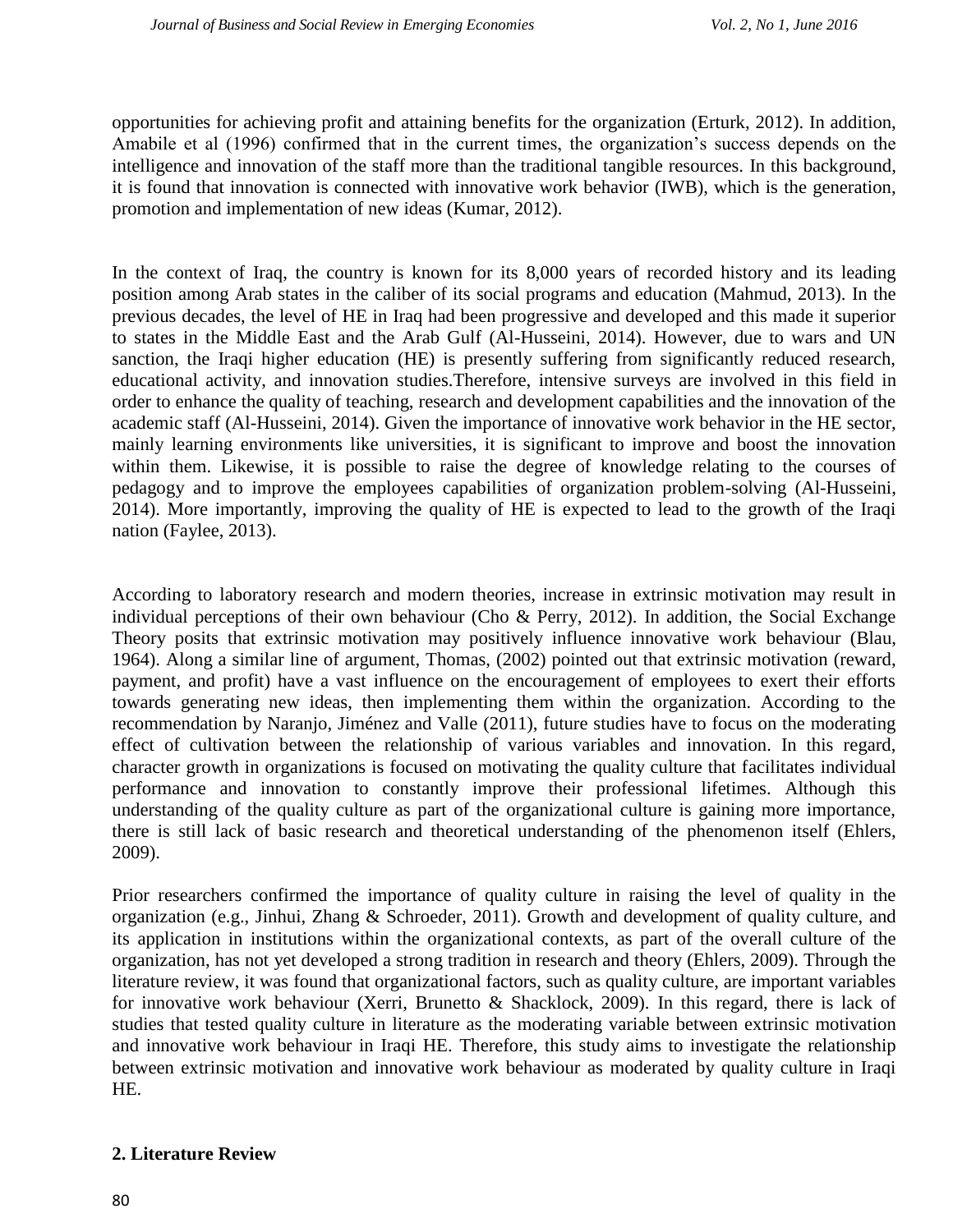# **2.1 Innovative Work Behaviour**

In the past few years, there has been a notable change in the different business sectors all over the globe. It has also bee noted, that it is essential for organizations, firms and institutions to come up with creative solutions for successful performance (Agarwal, 2014). It is crucial for organizations to adopt continuous innovation in their operations in terms of their products and internal processes. Therefore, among the significant aspects in this regard is to leverage the abilities and capabilities of staff for the development of innovation (Gupta, Guha & Krishnaswami, 2013). The creativity of the employee is a source of new ideas that may be applicable to the team or the whole organization and is crucial for the organizational survival and maintenance (Agarwal, 2014). More specifically, innovative work behavior (IWB) refers to a process that generates a change in terms of products, processes or procedures that are novel to the firm (Sapie, Hussain, Awang & Ishak, 2015). Moreover, innovative work behaviour (IWB) was defined by Damanpour (1991) as the production, growth and employment of new thoughts/behaviour that could take the form of a novel product/service, construction or system of management, and new work program for organizational members (Sapie et al., 2015). Meanwhile, Farr and Ford (1990) referred to the concept as thebehaviour of an individual that achieves the beginning and voluntary generation of new and invaluable ideas, methods, products, and processes. Nevertheless, the IWB concept is relatively new, and visions of creativity have been often used in literature to develop assumptions about relations with IWB (De Spiegelaere, 2014).

The majority of studies in literature stressed on the creativity of employees, particularly on the early innovation process steps. Several authors have argued for the expansion of the construct and to view the ideas application in a more scientific way (e.g. Rajaei, Jalili, Abadi, & Azizkhani, 2015).Additionally, De Jong and Hartgog (2008) stated that the innovative work behaviour is aligned with idea generation, and requires behaviours to conduct ideas that ultimately achieves improved business performance (Dzulkifli & Md Noor, 2012). Therefore, innovative work behaviour is an important factor for both private and public business sectors (Al-Hasany, 2014). In the public sector, innovation is particularly important in the HE sector, where the encouragement of individuals is a must to develop and diffuse innovation (Borins, 2001).

### **2.2 Extrinsic Motivation**

Extrinsic motivation refers to our propensity to carry out activities in lieu of external rewards, whether they be physical (money) or psychological or mental (praise) in nature (Brown, 2007). Performancebased incentives are employed in the majority of countries, particularly in the public sector as supported by laws mandated for organizations concerning remuneration (Demir, 2011). Therefore, the incentives are externally provided in that, it is due to the employees notwithstanding their work (Cho & Perry, 2012). Although the effect of such incentives is less than that of intrinsic motivation (Deci & Ryan, 2004), their probability of positively impacting employee behaviour exists. According to laboratory research and modern theories, the increase in extrinsic motivation may result in individual perceptions of their own behaviour (Cho & Perry, 2012), where such reward motivations comprise of financial rewards (Antikainen, Makipaa & Ahonen, 2010), free goods as well as free services (Anderson, 2009). Economic motivation is of a different type, consisting mainly of intellectual property right sharing (e.g. Avenali, Battistella, Matteucci & Nonino, 2013). Extrinsic motivation may predict a positive or negative influence on innovative behaviour (Nezhad, Akbari & Ramezani, 2015). On the basis of the discussed literature, the challenging elements of work motivation are correlated with the notion of the generation of innovative behaviour (Rezaie, 2014). Motivation can enhance the innovation work behaviour via maximized autonomy and competence of workers (Yidong & Xinxin, 2013).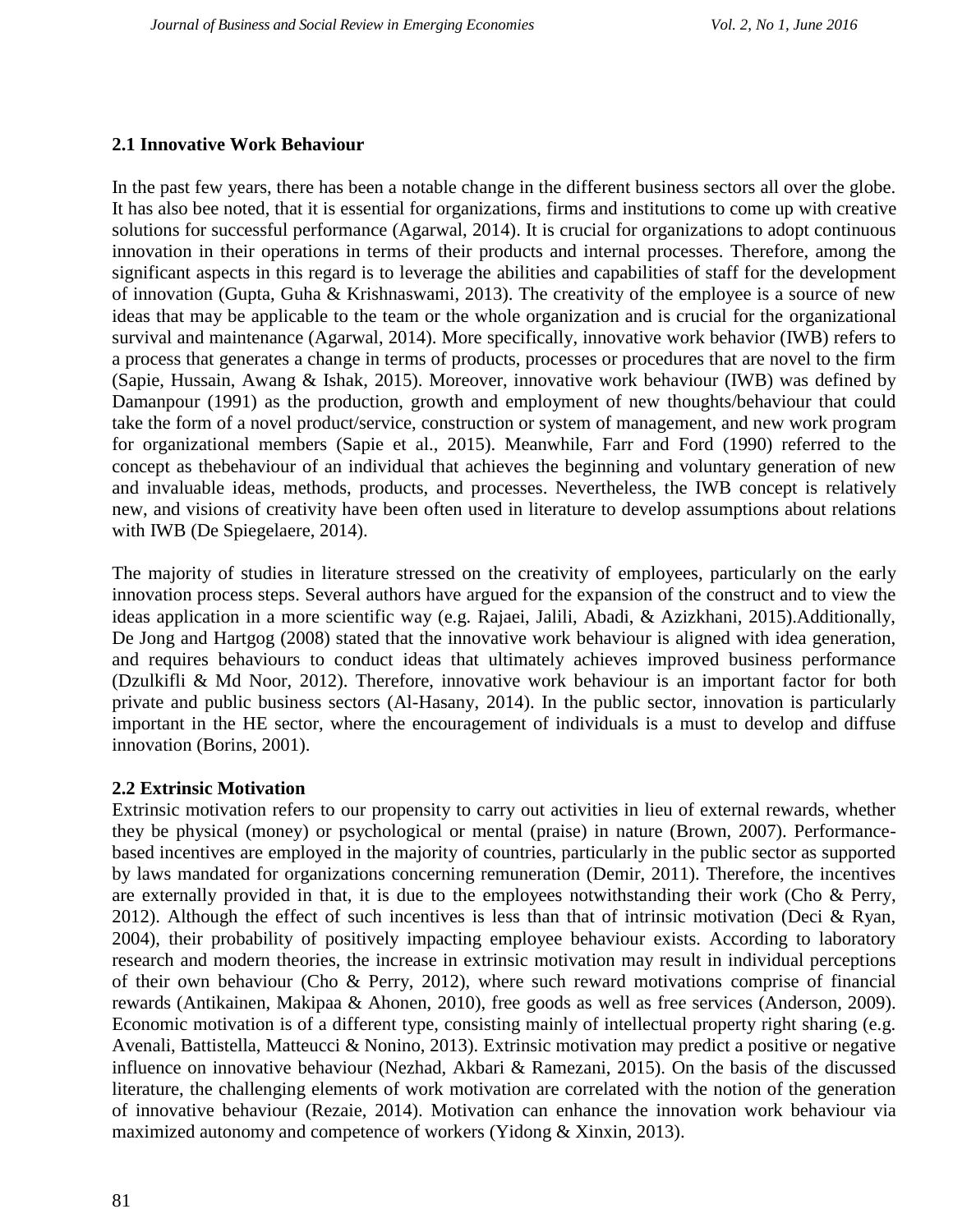# **2.3 Quality Culture**

Quality Culture is the collection of norms, values, concepts, beliefs, behavior and rules, shared by individuals and groups in an organization, which are related to the importance of to its quality (Detert, Schroeder & Mauriel, 2000). This is one of the justifications of why quality direction has turned to employee behaviour and business practice for more enlightening findings (Campos, Mendes, Silva & Valle, 2014; Wang, Chen, & Chen, 2012). Researchers are of the consensus that quality can be employed as a source of benefit in the business environment, wherein innovation, knowledge development, demanding consumers and technology all have key contributions (Gretzel, Fesenmaier & O'Leary, 2006). In the final years of the 20th century, studies concerning quality were focused on discovering new conceptualizations that had the potential to provide insight into the dimensions of analysis that were largely ignored prior to that period (Barrett & Waddell, 2001).

According to Kujala and Lillrank (2004), from the perspective of culture, quality is described as a subsystem of the organization. Similarly, Cameron and Sine (1999) explained that culture is unique based on its beliefs, practices, and values, where the values are ongoing aims that help in guiding people's lives and are described as indicated or implied formalizations of the distinct culture that influences the individual's actions. Contrastingly, practices refer to methods and behaviours that are observed in the institute (Asreen, Zain & Razalli, 2010) and lastly, beliefs refer to the shared assumptions why individuals in the firm feel about their environment and how they are directed towards the course of action in certain circumstances (Kujala & Lillrank, 2004).

In this line of study, the most significant is one that was carried out by Mintzberg (1994). His study confirmed that changes in the organizations stem from the competencies of staff and the culture of the organization. In order to comprehend the quality management aspects, its tools, capabilities, and values of both employees and organization, they should not be studied separately but as a comprehensive whole. One of the critical success components in the education sector is its academic staff, and this makes a difference in a country attempting to develop and improve educational quality (Arifin, Troena & Djumahir, 2014).

### **3. Discussion**

### **3.1Extrinsic Motivation and Innovation Work Behaviour**

Extrinsic motivation in the form of financial motivation and appreciation, helps to bring about creativity and innovation (Van Dijk & Van den Ende, 2002). In regards to the creativity and innovation perspective in firms, creativity displayed by employees have to be recognized and rewarded (Amabile, 1988; Amabile et al., 1996). Therefore, the major activities for managing creativity and innovation in firms involve the management of the employees' attention (Van de Ven, 1986) to a degree that they are made aware that creative behaviour is acknowledged and rewarded (via increases in pay, advancements or promotion). In other words, according to Scott and Bruce (1994), innovative behaviour is deemed to be a salient objective for the employees in such a way that they will be inclined towards innovation.

Nevertheless, rewards should not be viewed as something that is a right or contracted, as opposed to a privilege based on the competence and creative activities of employees, as the former may work to minimize their interest in their work (Amabile, et al., 1996; Amabile, Hennessey & Grossman, 1986). Thus, general rewards like raises in pay/promotions for innovative behavior are encouraged over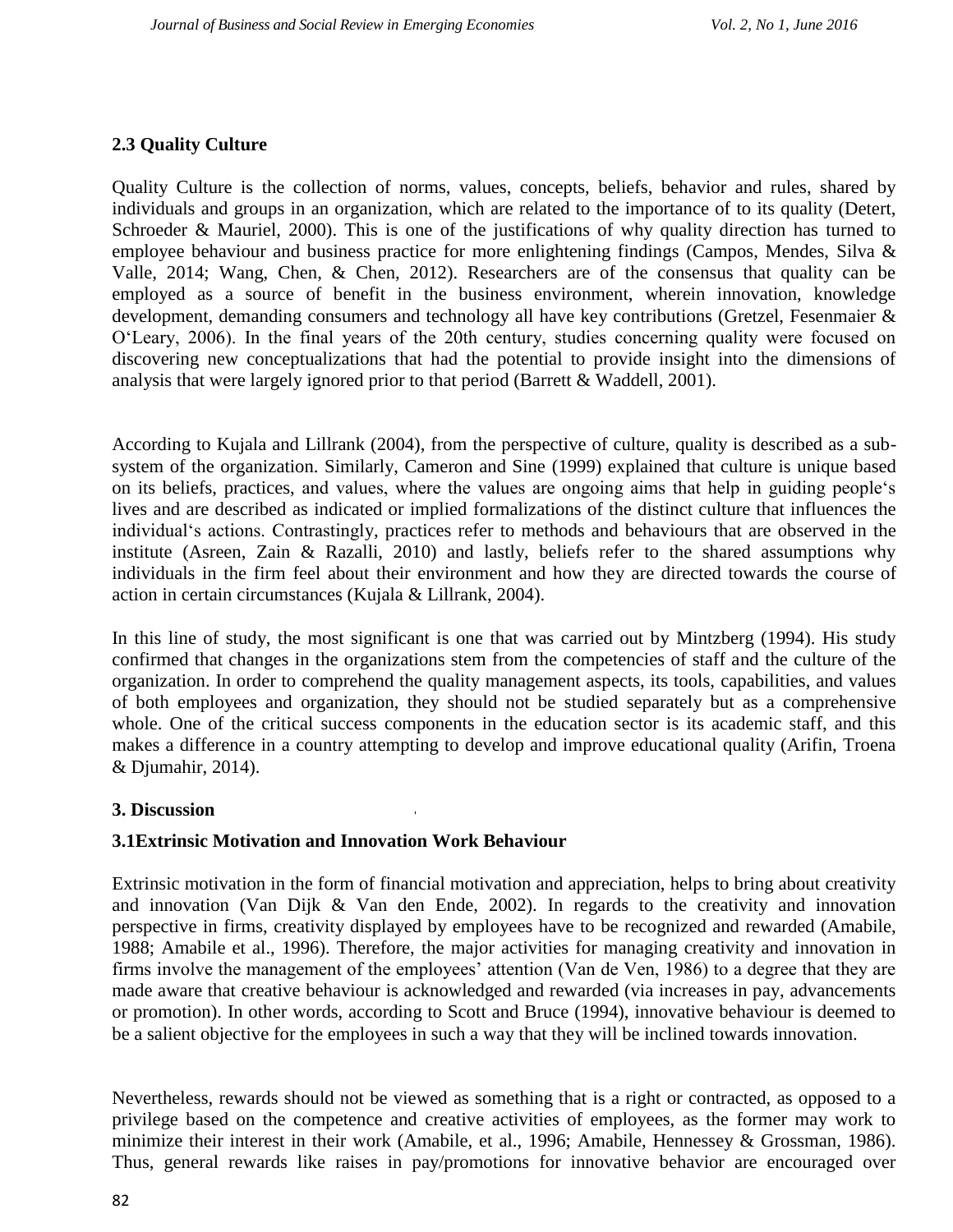rewards that relate to ongoing activities owing to the the first type's potential to be viewed as the acknowledgment for creative achievements and not as controlling mechanisms (George & Zhou, 2002).Therefore, based on the aforementioned, there is a need to use motivation sources and environment resource or contextual factors to enhance and improve innovative work behavior among academic staff in HE in Iraq. In the context of the present study, extrinsic motivation is considered to be the independent variable and innovative work behavior as the dependent variable, while quality culture is the moderating variable.

#### **3.2 Quality Culture as a Moderator between Extrinsic Motivation and Innovative Work Behavior**

There are several managerial, psychological and other disciplinary concepts that depend on moderating variables, particularly those that impact the relationship strength/nature or both of two variables. Although such effects are significant, the testing and analysis methods are not well clarified. Generally speaking, a moderator is described as a variable that impacts the relationship between two or more variables, and moderation is the impact of the moderator on such a relationship (Dawson, 2014). In regards to this, quality culture is considered to be a part of the culture in the organization that contributes to bringing about innovation behavior (Amabile et al., 1996; Hemlin, Allwood & Martin, 2008; Pirola-Merlo, Bain & Mann, 2005; Woodman, Sawyer & Griffin, 1993).In addition,individuals who perceive support are more inclined to examine novel ideas and methods to achieve their goals and tasks or to solve the on-the-job problems (Pirola-Merlo et al., 2005).

Furthermore, Kausar (2014) defined organizational culture as a system of concerns, shared values, norms and common beliefs that are extensively acknowledged and shared among the employees. According to the organization theory, culture affects the beliefs of employees continuously and it indirectly affects the organizational practices (Nahm, Vonderembse & Koufteros, 2004). Quality culture is, on the other hand, the pattern of beliefs, and behavior in light of quality. In order to achieve quality, the company goals require a positive quality culture to support it. A quality culture needs clear values and beliefs, as this would bring about total quality behavior (Linklow, 1989). It therefore comes to reason that organizations that are desirous of managing quality programs within their organization need to focus on the development of an appropriate quality culture (Dellana & Hauser, 1999). However, the concept of quality culture has not been thoroughly examined in literature (Mahmood,Mohammed, Misnan, Yusof & Bakri, 2006). According to McCleland (1975), leaders who are aware of the quality culture assist employees to recognize problems quickly, and access the necessary resources easily through concerted efforts, which are supported by the cooperative organizations (Kitapci, Okten  $\&$ Süleyman, 2009). Extrinsic motivation and quality culture may support the leaders to stimulate employees to discover the innovative solutions to the problems at work (Kitapci, et al, 2009). Nevertheless, quality culture of HE in Iraq has not received sufficient attention from research or literature, although researchers confirmed the importance of quality culture in raising the level of quality in the organization (Jinhui, et al., 2011). To the researcher's best knowledge, this variable has not been used as a moderator in the study of innovative work behavior.

### **4. Conclusion**

Motivation is the key through which individuals can customize efforts to generate and implement innovative thoughts. In relation to this, personnel is encouraged to move beyond their designated role and engage in spontaneous and innovative activities, particularly if they display a strong identity with the goals and mission of the organization. Many researchers have revealed that innovation needs to be supported and encouraged in the organization and in line with this, when individuals working in the organization are supported, they feel they can test new ideas and methods aimed at achieving their goals or completing their tasks. Moreover, quality culture has a vital role in stimulating creative behavior among employees to build obligations towards their institution. In relation to innovation, while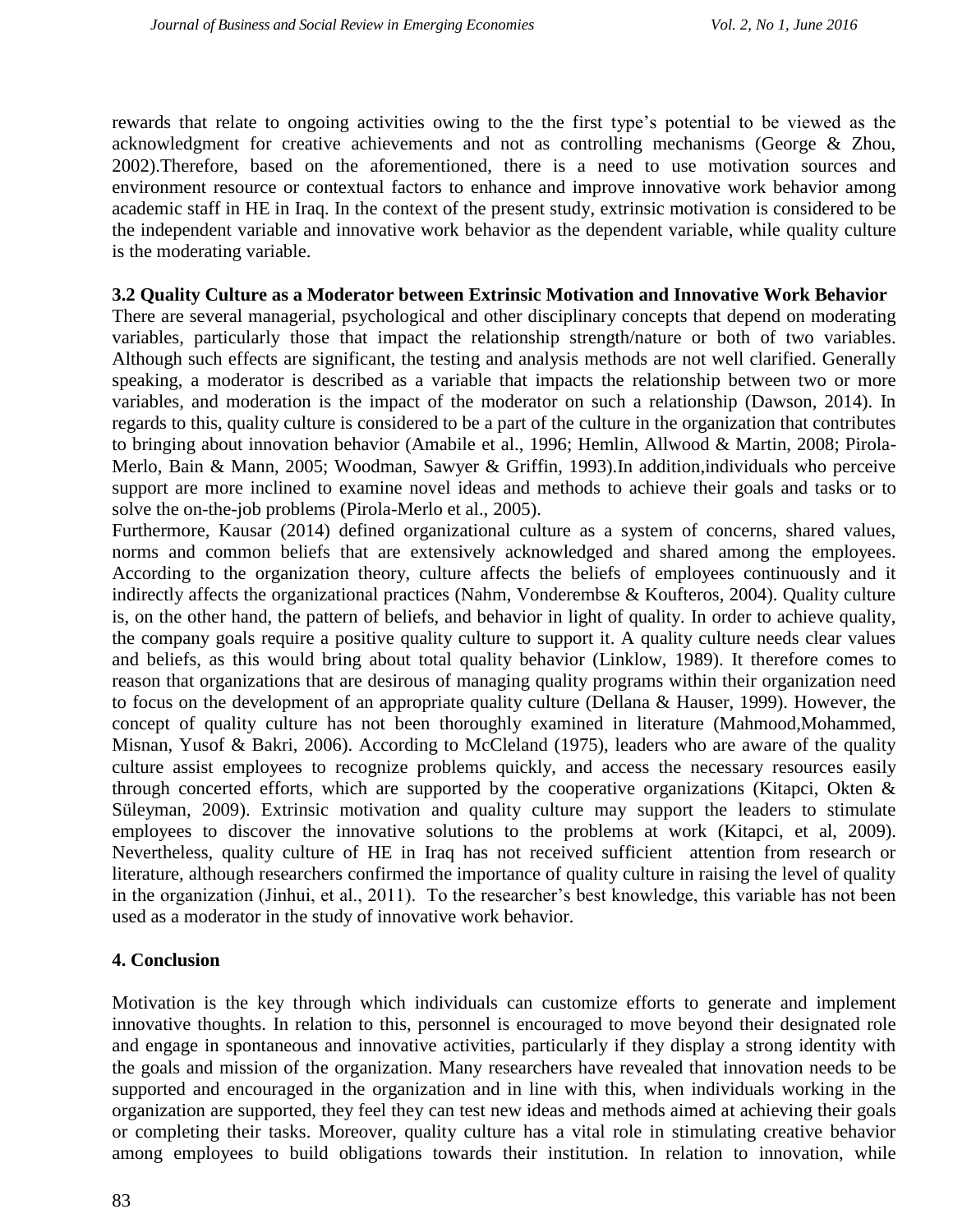innovation contributes value to the organization, quality culture accepts the norms relating to prevailing innovation in the organization. As a result, this culture stimulates new innovative solutions and improvements in the organization and provides direct feedback, and communication channels to facilitate tacit knowledge. It also allows for independent work of the mission in order to seek more innovation. Finally, the use of rewards and incentive system with the help of quality culture will definitely encourage the Iraqi HE staff to work hard, and ultimately, achieve good quality and enhanced innovation.This study suggests future research to test this model empirically and explore different variables (individual or contextual) and their relationships with innovative work behaviour in many sectors and in different countries.

#### **References**

- Agarwal, U. A. (2014). Linking justice, trust and innovative work behaviour to work engagement*. Personnel Review, 43*(1), 41-73.
- Al-Husseini, S. J. (2014). *The impact of leadership style on innovation in Iraq's higher education institutions*: the role of knowledge sharing.( Doctoral dissertation, University of Plymouth).
- Amabile, T. M. (1988). A model of creativity and innovation in organizations. In B. M. Staw, & L. L. Cummings (Eds.), *Research in organizational behavior* , *10*(1) pp. 187–209).
- Amabile, T. M., Conti, R., Coon, H., Lazenby, J., & Herron, M. (1996), 'Assessing the work environment for creativity', *Academy of Management Journal, 39*(5) 1154-1184.
- Amabile, T. M., Hennessey, B. A., & Grossman, B. S. (1986). Social influences on creativity: The effects ofcontracted-for reward. *Journal of Personality and Social Psychology, 50* (1)14–23.
- Anderson, J. (2009). Free: *The future of a radical price*. New York, NY: Hyperion.
- Antikainen, M., Mäkipää, M., & Ahonen, M. (2010). Motivating and supporting collaboration in open innovation. *European Journal of Innovation Management, 13*(1), 100-119.
- Arifin, F., Troena, E. A., & Djumahir, M. R. (2014). Organizational Culture, Transformational Leadership, Work Engagement and Teacher's Performance: Test of a Model. *International Journal of Education and Research.2*(1),1-14
- Asree, S., Zain, M., & Rizal Razalli, M. (2010). Influence of leadership competency and organizational culture on responsiveness and performance of firms. International *Journal of Contemporary Hospitality Management, 22*(4), 500-516.
- Avenali, A., Battistella, C., Matteucci, G., & Nonino, F. (2013). A mechanism for supporting collective innovation: the open contract-based challenge. *Information Systems and e-Business Management, 11*(4), 541-568.
- Barrett, B. & Waddell, D. (2001). Quality culture and its impact on quality performance. *The 5th International and 8th National Research Conference on Quality and Innovation Management 12*-14 Feb. 2001, The Euro-Australian Cooperation Centre, Victoria, 1-11.
- Blau, P. (1964). *Exchange and power in social life*. New York: Wiley & Sons.
- Borins, S. (2001). Encouraging innovation in the public sector. *Journal of intellectual capital, 2*(3), 310- 319.
- Brown. (2007). *Psychology of Motivation*. Hauppauge NY: Nova Science Publishers Inc.
- Cameron, K. & Sine, W. (1999). A framework for organisational quality culture. *Quality Management Journal, 6*(4), 7-25.
- Campos, A. C., da Costa Mendes, J., Silva, J. A., & do Valle, P. O. (2014). Critical success factors for a total quality culture: A structural model. *Tourism & Management Studies, 10*(1), 7-15.
- Cho, Y. J., & Perry, J. L. (2012). Intrinsic motivation and employee attitudes role of managerial trustworthiness, goal directedness, and extrinsic reward expectancy. *Review of Public Personnel Administration, 32*(4), 382-406..
- Damanpour, F. (1991). Organizational innovation: A meta-analysis of effects of determinants and moderators. *Academy of management journal, 34*(3), 555-590.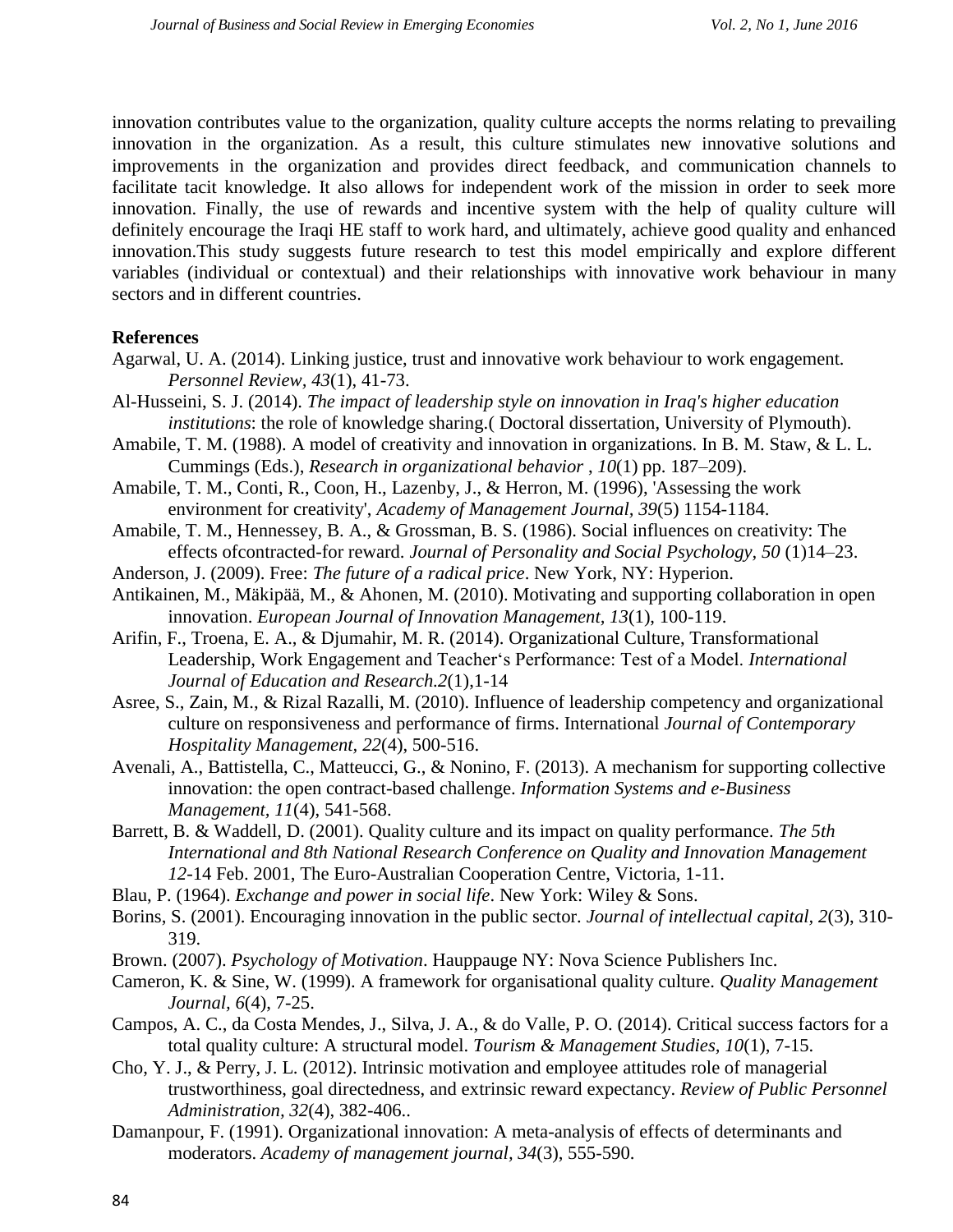- Dawson, J. F. (2014). Moderation in management research: What, why, when, and how. *Journal of Business and Psychology, 29*(1), 1-19.
- De Jong, J. P. J., & Den Hartog, D. N. (2008). *Innovative work behavior: Measurement and validation. EIM Business and Policy Research*. Working paper. The Netherlands, University of Amsterdam. Amsterdam Business School.
- De Spiegelaere, S. (2014). The Employment Relationship and Innovative Work Behaviour. *status*: *published*.
- Deci, E. L., & Ryan, R. M. (2004). *Handbook of self-determination research*. Rochester, NY: University of Rochester Press.
- Dellana, S.A. and R.D. Hauser, 1999. Towards defining quality culture, *Engineering Management Journal, 11*(2): 11-15.
- Demir, K. (2011). Teachers'intrinsic And Extrinsic Motivation As Predictors Of Student Engagement: An Application Of Self-Determination Theory. Nwsa: *Education Sciences, 6*(2), 1397-1409.
- Detert, J. R., Schroeder, R. G., & Mauriel, J. J. (2000). A framework for linking culture and improvement initiatives in organizations. *Academy of management Review, 25*(4), 850-863.
- Dzulkifli, B. A., & Md Noor, H. (2012). Assessing the organizational climate towards developing innovative work behavior: A literature review. 3rd International Conference On Business And Economic Research \( 3rd Icber 2012 \) Proceeding 12 - 13 March 2012. Golden Flower Hotel, Bandung, Indonesia.
- Ehlers, U. D. (2009). Understanding quality culture. *Quality Assurance in Education, 17*(4), 343-363.
- Erturk, A. (2012). Linking psychological empowerment to innovation capability: Investigating the moderating effect of supervisory trust. *International Journal of Business and Social Science, 3*(14), 153-165.
- Farr, J. L., & Ford, C. M. (1990). Individual innovation. In M. A. West & J. L. Farr (Eds*.), Innovation and creativity at work: Psychological and organizational strategies* (pp. 63– 80). Chichester: John Wiley.
- Faylee, Z. (2013). Improving the Higher Education Sector in Iraq through Student Collaborations. *Kufa*  .( 3 ,مجلةالكوفة )2 *) Review*
- George, J. M., & Zhou, J. (2002). Understanding when bad moods foster creativity and good ones don't: the role of context and clarity of feelings*. Journal of Applied Psychology, 87* (4), 687.
- Gretzel, U., Fesenmaier, D. R. & O'Leary, J. T. (2006). The transformation of consumer behavior. In: D. Buhalis & C. Costa (Ed.), Tourism Business Frontiers (*Consumers, Products and Industry*) (pp. 9-18). Burlington: Butterworth-Heinemann.
- Gupta, P. D., Guha, S., & Krishnaswami, S. S. (2013). Firm growth and its determinants. *Journal of Innovation and Entrepreneurship, 2*(1), 1-14.
- Hemlin, S., Allwood, C. M., & Martin, B. R. (2008). Creative knowledge environments. *Creativity Research Journal, 20*(2) 196–210.
- Jabbour, C. J. C., Neto, A. S., Gobbo, J. A., de Souza Ribeiro, M., & de Sousa Jabbour, A. B. L. (2015). Eco-innovations in more sustainable supply chains for a low carbon economy: A multiple case study of human critical success factors in Brazilian leading companies. *International Journal of Production Economics, 164*, 245-257.
- Jinhui Wu, S., Zhang, D., & Schroeder, R. G. (2011). Customization of quality practices: **the** impact of quality culture. *International Journal of Quality & Reliability Management, 28*(3), 263-279.
- Kausar, (2014). Impact of Quality Culture on Employees' Motivation: A Study on Education Sector of Pakistan. *Middle-East Journal of Scientific Research, 22*(7), 1082-1089.
- Kitapci, Hakan Ökten, Sultan Süleyman.( 2009). The impact of empowerment and quality culture on job satisfaction. *Journal of Global Strategic Management.6*(9)171-180.
- Kujala, J. & Lillrank, P. (2004). Total Quality Management as a cultural phenomenon. *Quality Management Journal, 11*(4), 43-55.